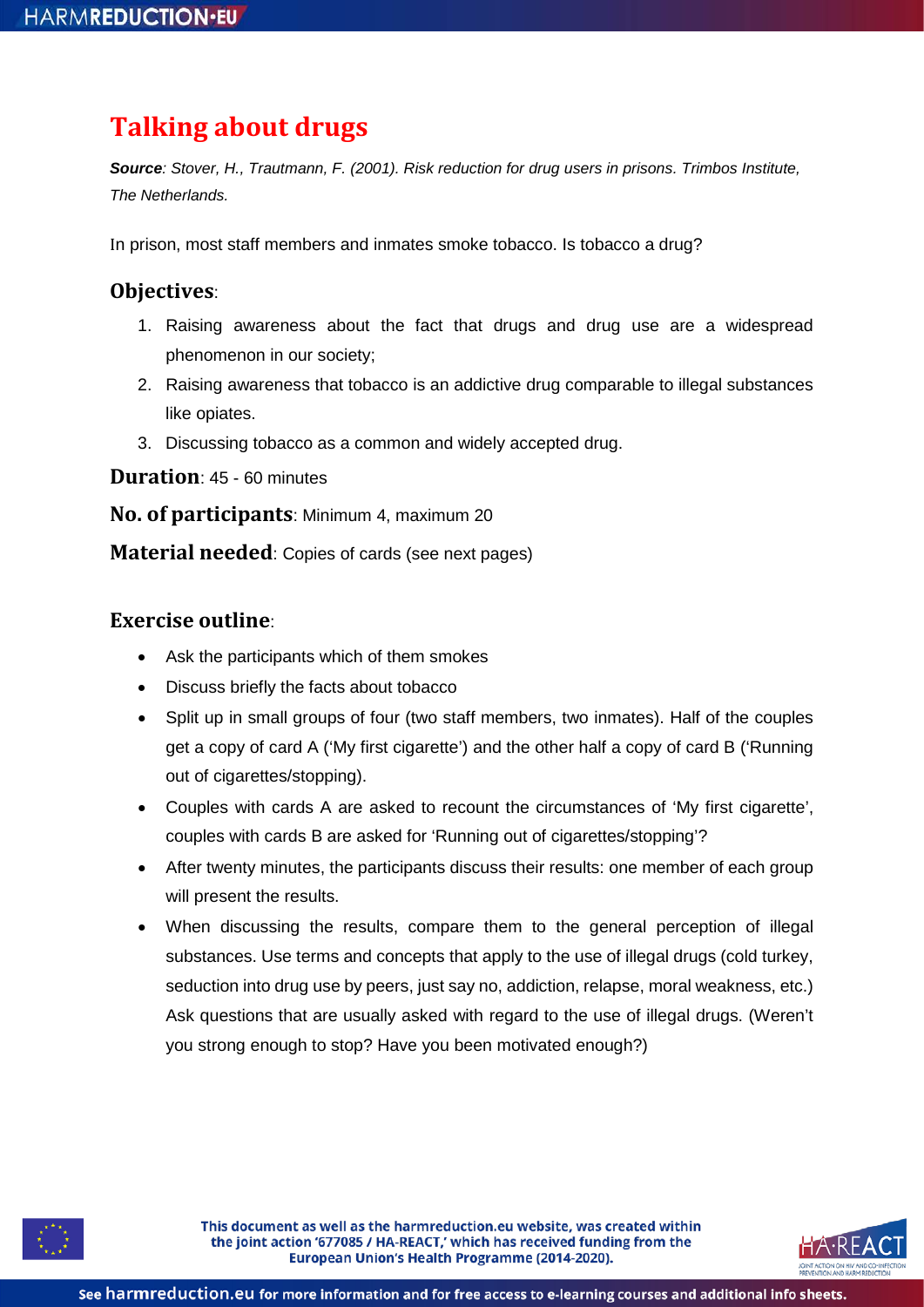## **CARDS A**

### **'My first cigarette' and how it went on …**

Give the reasons why you took your first cigarette?

Were there peers or other people involved who invited you to smoke that first cigarette?

What did you feel after your first cigarette?

Why did you go on smoking?

When did you feel you could not stop?

How do you feel, now you are confronted with more and more areas where smoking is forbidden?

Is stopping smoking a voluntary decision? What does smoking mean to you?



This document as well as the harmreduction.eu website, was created within the joint action '677085 / HA-REACT,' which has received funding from the European Union's Health Programme (2014-2020).